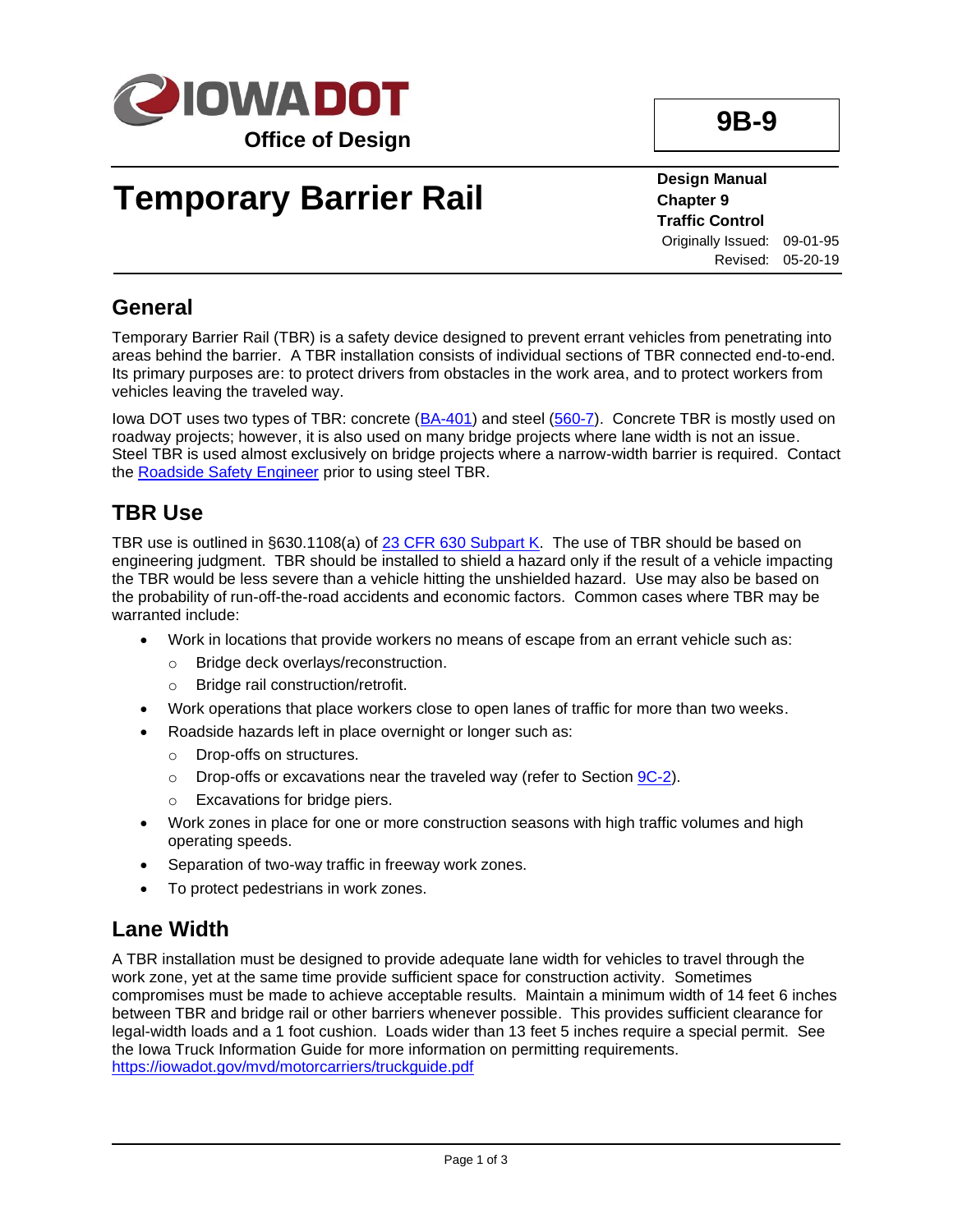

Whenever a 14 foot 6 inch clearance cannot be provided, special signing must be placed in advance of the work zone. Notify the Office of Traffic and Safety, and include Standard Road Plans [TC-81](../SRP/IndividualStandards/tc081.pdf) and [SI-881](../SRP/IndividualStandards/si881.pdf) or [SI-882,](../SRP/IndividualStandards/si882.pdf) as appropriate, in the project plans.

If a TBR installation results in a lane width less than 10 feet 6 inches, contact the [Traffic Control Engineer](01B-02/TrafficControlEngineer.pdf) for a TBR design review.

### **Access to the Work Area**

How a TBR installation may impact the flow of construction vehicles through the work zone is an important consideration. Provide an entrance to the work area that is wide enough to allow passage of the types of construction vehicles that will be present on the project. However, to discourage the general public from inadvertently entering the work area, the entrance should be as narrow as possible and should be offset from the flow of traffic. The use of adjacent shoulders as part of the entrance is encouraged.

Wherever space and work zone configuration allows, a separate exit from the work area should be provided for construction vehicles. This prevents exiting vehicles from using the entrance, which could cause bottlenecks or backups onto the open traffic lane.

### **Placement**

Whenever possible, TBR should be installed at a minimum of 2 feet from the edge of the nearest traffic lane. This distance provides drivers with a level of comfort and maintains the flow of traffic through the work zone.

The distance TBR is installed in front of a hazard is also a significant design consideration. Although they are very heavy, TBR may slide several feet when impacted by a vehicle. Therefore, sufficient clear distance must be provided behind the TBR to allow for this movement.

Anchoring TBR to the pavement reduces the amount of clear distance required behind the TBR, but increases costs and can damage pavement. Therefore, avoid placing TBR in locations requiring anchoring whenever possible. Anchorage requirements and minimum offsets are shown in Table A of Standard Road Plan [BA-401](../SRP/IndividualStandards/ba401.pdf) and Road Design Detail [560-7.](../tnt/PDFsandWebFiles/IndividualPDFs/0560-07.pdf)

## **Alignment**

TBR generally follows a constant offset from the traveled lane. However, it is often necessary to transition a line of TBR toward traffic, especially at the beginning of the project or near entrance ramps. The maximum flare rate toward traffic is 6:1, measured parallel to the path of adjacent traffic. Due to the limited space between individual sections of TBR, the 6:1 flare rate must be developed incrementally using a minimum of four TBR sections. Figure 1 illustrates how the 6:1 flare rate is developed.



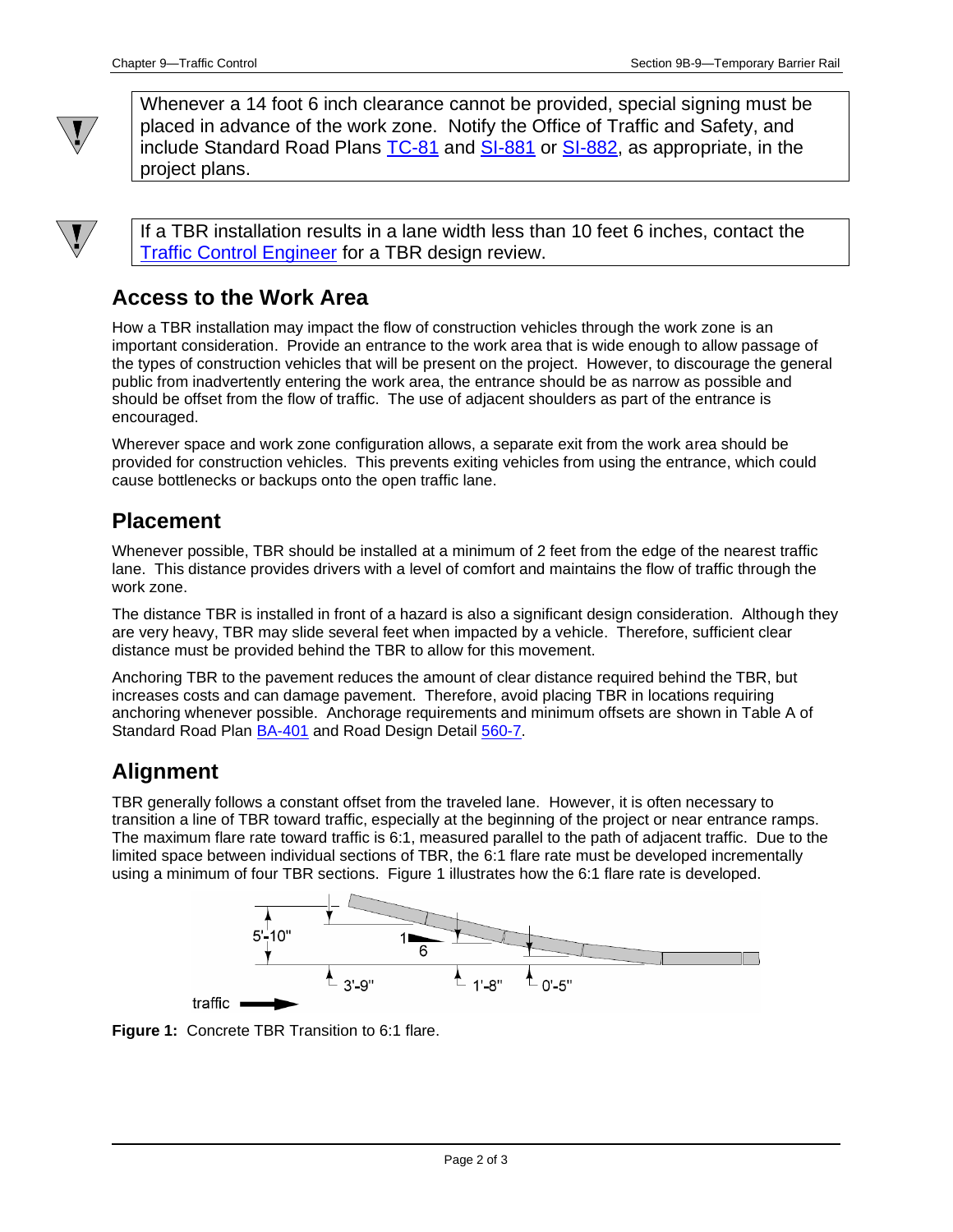## **End Treatments**

The end of the TBR must be protected if it terminates within the clear zone distance of the temporary traffic control zone (see Section [1C-2\)](01c-02.pdf) for approaching traffic.

Consider these options for end treatment:

- 1. Flare the TBR beyond the temporary traffic control clear zone distance.
- 2. Where posted speed limit is 35 mph or less, the tapered end section is considered adequate end treatment for concrete TBR.
- 3. Protect the approach end of TBR with a crash cushion. See Sectio[n 8C-5](08c-05.pdf) for specific requirements and limitations for crash cushions.

#### **Illumination**

Refer to Section **9B-6** for information on lighting requirements.